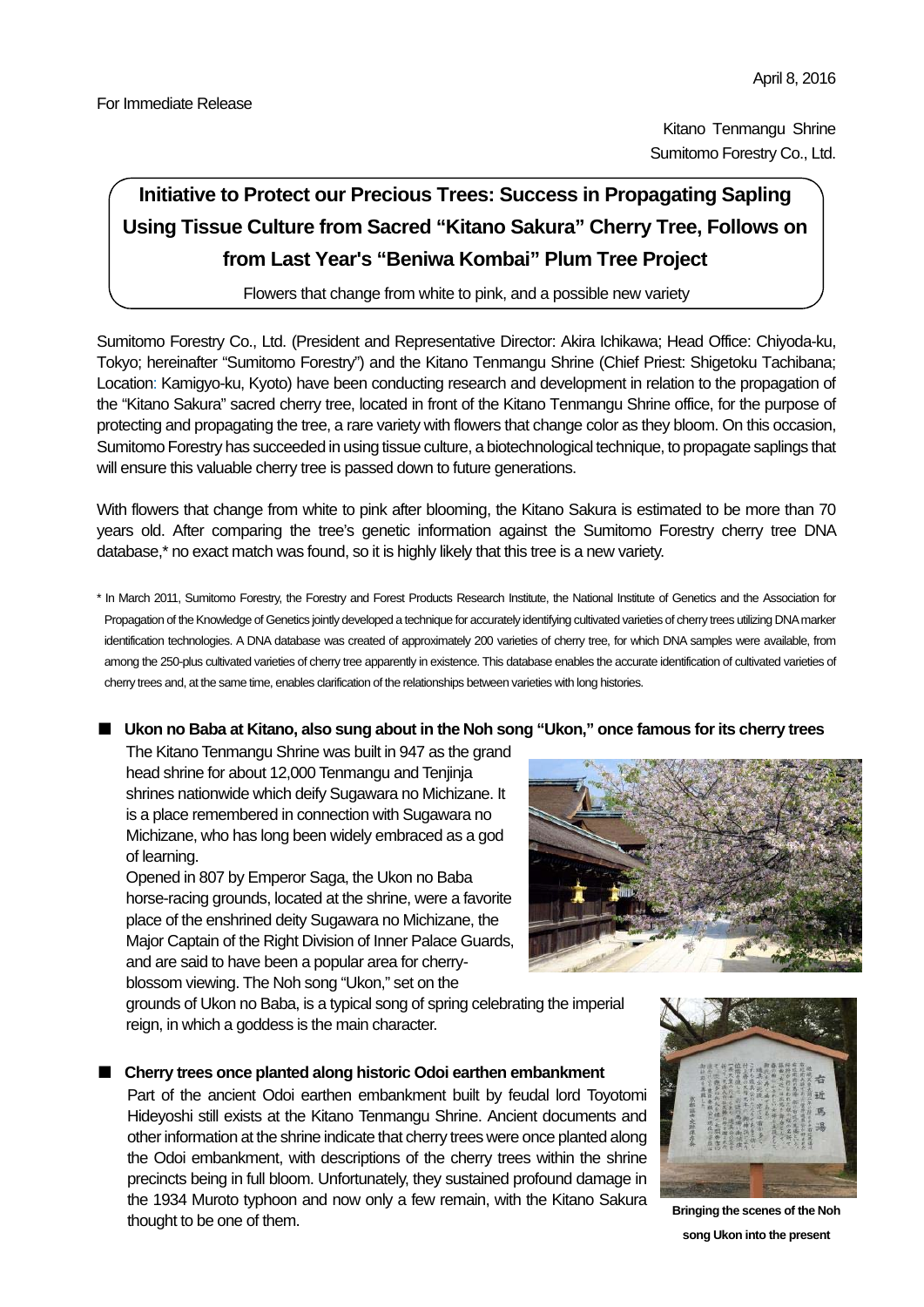# ■ **Background to propagation by tissue culture, and earlier developments**

In order to prepare for the unexpected, such as the "plum pox virus" (PPV, also known as the plum ringspot virus), which has become prevalent around the world over recent years, and pass down the precious Beniwa Kombai sacred plum tree and other trees to future generations, the Kitano Tenmangu Shrine requested technical cooperation, for propagation of the tree by tissue culture, from Sumitomo Forestry with its successful track record in various arbor technologies concerning tissue culture and seedling production. At the same time, they also asked Sumitomo Forestry to help with propagation by tissue culture of the Kitano Sakura, an extremely unusual cherry tree. The purpose was to protect and propagate the tree because its health had started to decline due to the rapidly changing environment, including the effects of acid rain and global warming.

Seedlings propagated by one tissue culture method called the shoot-tip culture method (a technique using the tissue at the tip of the bud, called the "shoot apex") would supposedly experience "rejuvenation" (blastogenesis) relative to the age of the subject trees. From the perspective of protecting and preserving our precious trees and handing them down to future generations, this tissue culture method was selected and the project to propagate the Kitano Sakura was launched in 2014.

Sumitomo Forestry's Tsukuba Research Institute, which was involved in the research and development, conducted two years of experiments, based on literature and on its previous achievements in culturing cherry trees, plum trees and other plants, until achieving the current success.

# ■ Future initiatives: Using tissue culture for DNA identification of different varieties, and protecting the **sights of Kitano for future generation**

In addition to protecting the Kitano Sakura, propagating these seedlings using tissue culture will contribute to maintaining the culture of Kyoto. Going forward, Sumitomo Forestry and the Kitano Tenmangu Shrine will continue these efforts to protect and pass on the shrine's landscape to ensure generations to come can enjoy this aspect of Kyoto.

### References:

- **Details of the sacred Kitano Sakura cherry tree** 
	- Origin: unknown. Estimated age: 120 years. Height: approx. 8 m Diameter: approx. 2 m
	- The core of the trunk is rotted away and a cavity is exposed, from close to the base to about the height of an adult's chest.
	- Some roots are forming inside, but because they are exposed the health of the tree is in danger of decline.

## ■ **Past activities of the Kitano Tenmangu Shrine**

- 2009 Started propagating a sacred plum tree using tissue culture
- 2014 Started propagating a sacred cherry tree using tissue culture
- 2015 Successfully propagated the sacred plum tree using tissue culture, and named the new tree "**Beniwa Kombai**"
- 2016 Successfully propagated the sacred cherry tree using tissue culture, and named the new tree "**Kitano Sakura**"

 Continuing to use tissue culture to propagate precious plum trees within the precincts of the Kitano Tenmangu Shrine

## ■ **Overview of propagation technology using tissue culture**

#### **[workflow]**

- (1) Collect winter buds, and from them use a microscope to extract only the meristematic tissue of the shoots (shoot apex).
- (2) Transfer the shoot apexes to test tubes, pour in a culture solution developed for the Kitano Sakura cherry tree, and cultivate to produce a large quantity of shoots (multiple shoots).
- (3) Grow long shoots from the multiple shoots by cultivating the multiple shoots in a solid medium.



**Kitano Sakura in front of the shrine office with damaged trunk and branches**